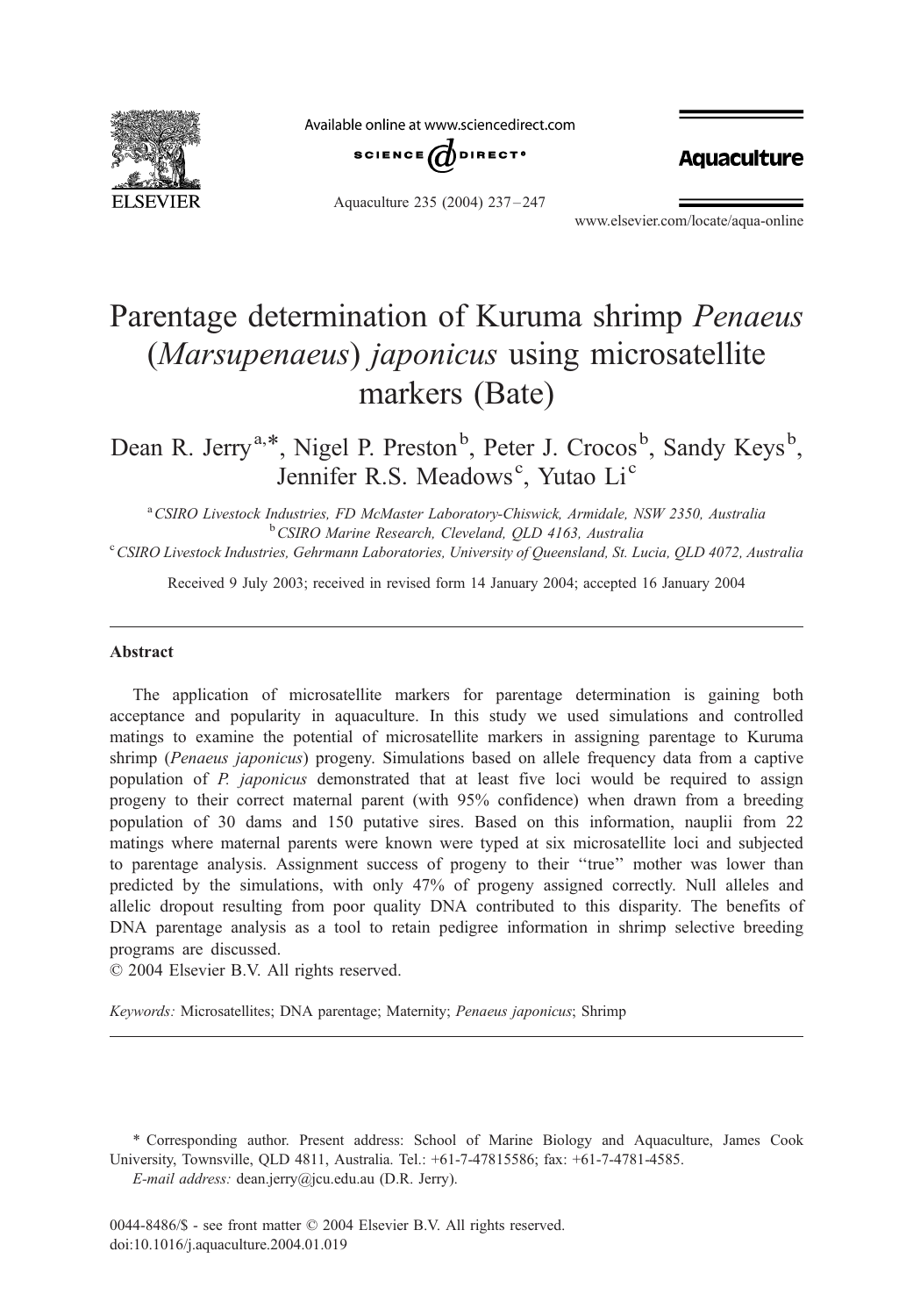# 1. Introduction

Progress in the domestication and genetic improvement of farmed shrimp has varied considerably among species and geographic regions [\(Preston and Clifford, 2002\).](#page-9-0) In general, the uptake of genetic technologies to improve the productivity of farmed shrimp has been relatively slow compared to that of most agrifoods. Reasons for the slow progress include ready availability of wild broodstock and postlarvae, a lack of understanding of shrimp reproductive biology, as well as misguided perceptions of a low potential for genetic gain. Lack of progress is most acute in the Eastern Hemisphere where the predominant Penaeus monodon industry is almost totally reliant on offspring from wild broodstock [\(Preston et al., 2001\).](#page-9-0) The recognition that reliance on wild broodstock for production is non-sustainable has led to increased efforts to domesticate various shrimp species worldwide in order to improve the sustainability of postlarval supplies, reduce risks of disease and gain benefits from selective breeding. Along with domestication comes the opportunity to increase the productivity of shrimp farming through genetic improvement.

One shrimp species farmed in Australia where the technology of production is sufficiently advanced to allow implementation of a genetic improvement program is the Kuruma shrimp, Penaeus (Marsupenaeus) japonicus. This species occurs naturally throughout the coastal waters of the Indo-West Pacific. The profitability of this relatively small industry is strongly dependent on the cost of production and as a consequence the species is well suited to a genetic improvement program as a method to boost production efficiency [\(Preston et al., 2001\).](#page-9-0) Preliminary studies on the response to selection for growth rate in the Kuruma shrimp have indicated responses as high as 10.7% per generation, even with modest intensities of selection (i.e. 29%) [\(Hetzel et al., 2000\).](#page-9-0)

Like all crustaceans, Kuruma shrimp grow by shedding their exoskeleton. This precludes the use of external identification tags such as those routinely used to identify fish and molluscs. Several internal markers are available (e.g. elastomer dyes, passive transponders: [Godin et al., 1996; Caceci et al., 1999; Jerry et al., 2001\)](#page-9-0). However, these cannot be utilised if the breeding program is run in conjunction with commercial production, as insertion of tags renders the end product unsaleable. Additionally, farmed shrimp are usually stocked into ponds as postlarvae  $(-2 \text{ mm in size})$  making them impractical to tag at this small size. Maintenance of reliable pedigree information is one of the most significant barriers to the development of a breeding program for this species.

Parentage inference using highly polymorphic codominant genetic markers is becoming increasingly common in aquaculture genetic improvement programs as a way to establish pedigrees (e.g. [Garcia de Leon et al., 1998; Norris et al., 2000\)](#page-9-0). The use of DNA markers such as microsatellites allows progeny from different families to be communally stocked together and retrospectively assigned to their family of origin, provided parental genotypes are known. There is no requirement to mark or segregate the progeny before stocking into the ponds. This means that microsatellite markers can potentially be used to determine family groups in commercial shrimp breeding programs.

Our study was conducted in order to assess microsatellite DNA markers previously developed for P. japonicus [\(Moore et al., 1999\)](#page-9-0) in their ability to assign correct parentage to shrimp progeny. In this study we used computer simulations to predict the number of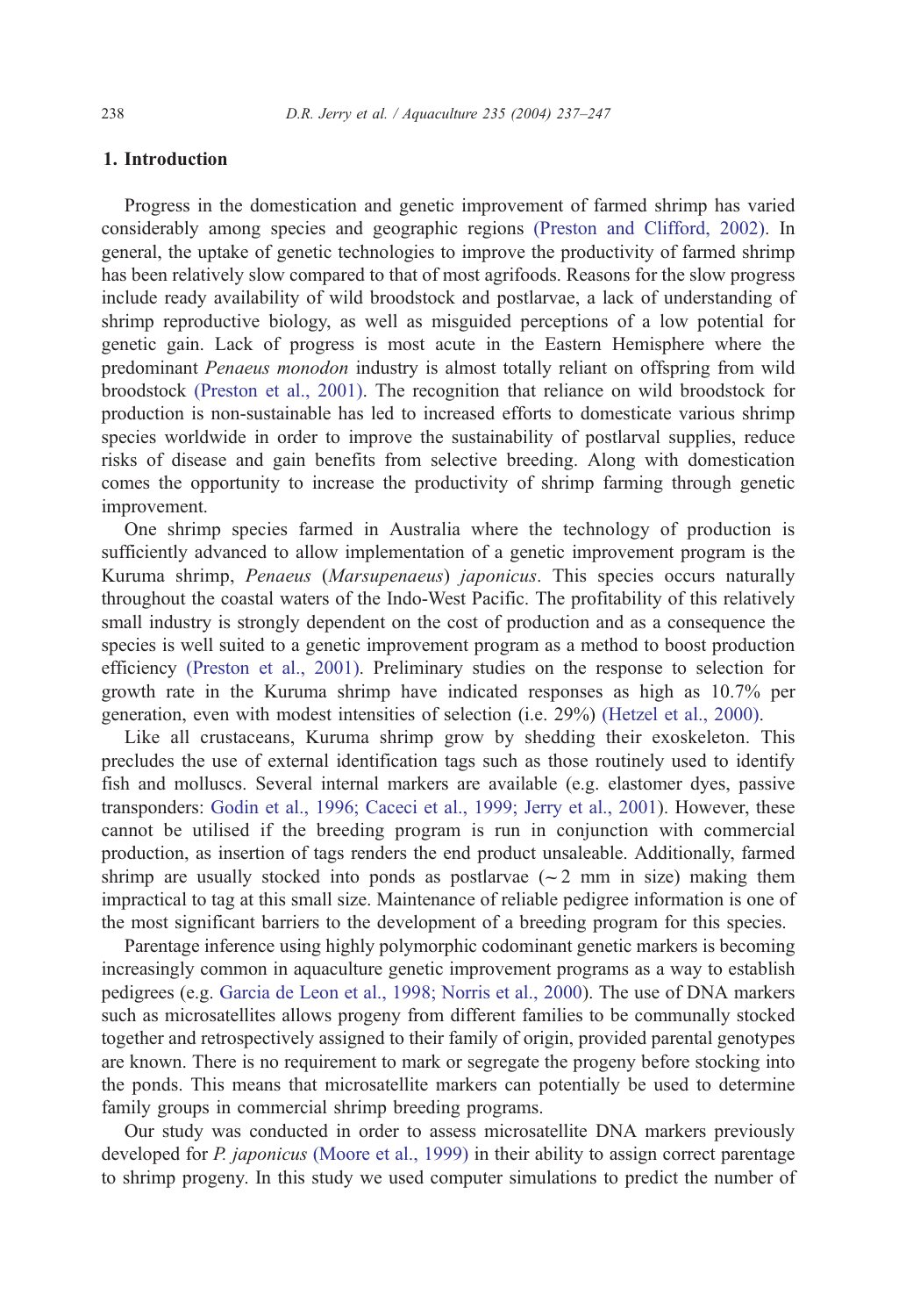<span id="page-2-0"></span>loci required to give a specific level of allocation success for a predetermined number of candidate dams and sires. We then used known parentprogeny relationships to test the power of six microsatellite markers to correctly assign parentage under field conditions.

## 2. Materials and methods

#### 2.1. Computer simulation analyses

The simulation study was designed to estimate the number of loci that would be required to confidently assign parentage to a theoretical breeding population of shrimp. Simulations were based on hypothetical parent and offspring genotypes that were created using allele frequency information from eight previously isolated microsatellite loci [\(Moore et al., 1999\).](#page-9-0) Additionally, two hypothetical loci were simulated based on an average polymorphic information content (PIC) of 0.8. This brought the total numbers of markers available for the parentage assignment simulations to 10 (Table 1). Parental genotypes were generated assuming Hardy –Weinberg equilibrium and no linkage between loci. Once parental genotypes had been generated, one potential male and female parent were randomly chosen from the pool of potential breeding animals and were designated as the parents of a family group. Progeny genotypes were created based on these sire and dam genotypes assuming no mutation or transmission error between parents and their progeny.

The assumptions made in the simulations were that the breeding program consisted of the mating of 30 dams to any one of 150 candidate sires. This assumption was based on a proposed breeding program where females are each mated in tanks containing up to five males. To mimic an actual selection program 300 progeny (10 per family) from the matings were selected to be genotyped at the 10 microsatellite loci. These 300 progeny were taken to represent the fastest growing individuals in the pond population and would constitute the broodstock for the next round of selection. Parentage assignments were conducted similarly to that for the known maternal parent – offspring analyses as outlined

Table 1

| Locus                | k  | H(E)  | PIC   | Excl 1 | Excl 2 |
|----------------------|----|-------|-------|--------|--------|
|                      |    |       |       |        |        |
| CSPJ002              | 12 | 0.868 | 0.853 | 0.575  | 0.732  |
| CSPJ003              | 22 | 0.801 | 0.783 | 0.466  | 0.642  |
| CSPJ005              | 24 | 0.905 | 0.899 | 0.689  | 0.815  |
| CSPJ008              | 14 | 0.743 | 0.714 | 0.368  | 0.548  |
| CSPJ010              | 14 | 0.871 | 0.857 | 0.587  | 0.741  |
| CSPJ012              | 15 | 0.797 | 0.770 | 0.437  | 0.613  |
| CSPJ014              | 6  | 0.562 | 0.479 | 0.163  | 0.285  |
| CSPJ015              | 6  | 0.510 | 0.448 | 0.135  | 0.267  |
| Simloci1             | 9  | 0.834 | 0.812 | 0.500  | 0.670  |
| Simloci <sub>2</sub> | 10 | 0.844 | 0.826 | 0.525  | 0.691  |
| Average              | 13 | 0.774 | 0.744 | 0.445  | 0.600  |

Numbers of alleles  $(k)$ , expected heterozygosities  $H(E)$ , polymorphic information content (PIC), and probabilities of exclusion based either on the genotype of one parent known (Excl 1) or no parents known (Excl 2) for the simulation study of 10 microsatellite loci on 480 Kuruma prawns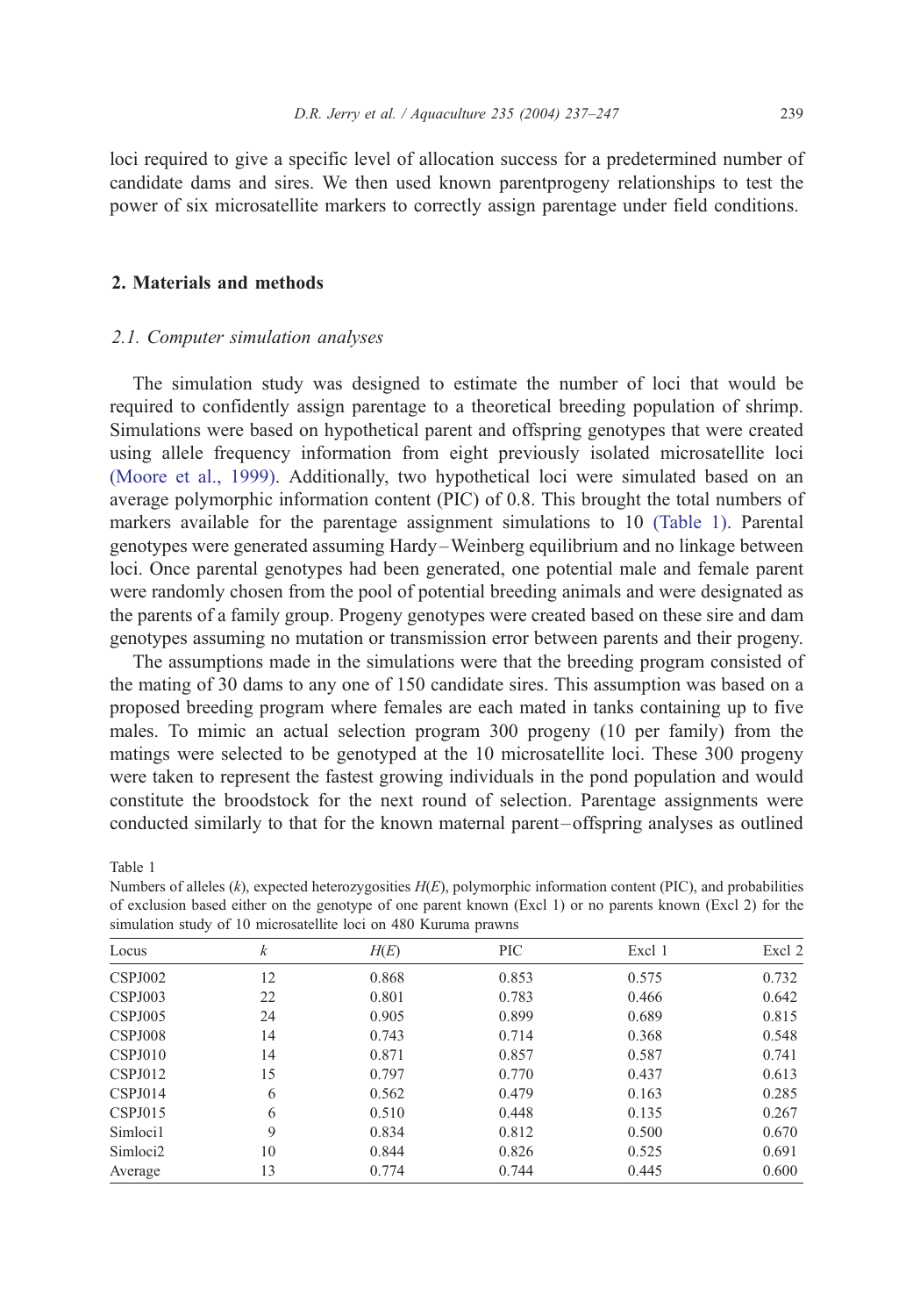below, except it was assumed in the simulations that there was no a priori information on the identity of the true parent. Assignment to parents was performed in a two-step analysis, with the maternal parent determined from a pool of 30 candidate mothers and then the paternal parent drawn from the pool of 150 candidate fathers.

## 2.2. Parentage identification with known maternal parental information

In order to validate the theoretical expectations predicted by the simulations, as well as to evaluate how reliable the microsatellite loci were in assigning parentage in a real-life commercial breeding program, a breeding experiment was conducted where shrimp nauplii from a known maternal parent could be sampled. Broodstock used in this experiment were derived from three primary sources: mature animals collected from the wild (W), those bred in captivity and selected for fast growth for one generation (G1), and those that had been bred in captivity and selected for fast growth for five generations (H5). Broodstock animals were collected from the ponds in March 2000 and conditioned in 12 tonne sand-based round fibreglass maturation tanks until late September. Filtered  $(1 \mu m)$ 28 °C seawater was supplied constantly to achieve 100% exchange per day. Shrimp were fed to satiation daily with commercially produced shrimp pellets (Higashi maru<sup>M</sup>) and chopped fresh squid.

Mating groups were established in early August. At mating broodstock were tagged and a pleopod removed for subsequent genetic analyses. The pleopod was frozen and stored at  $-20$  °C. Eyestalk ablation was performed in late September where all broodstock were transferred into groups within non-substrate spawner tanks (i.e. 12 tonne tanks without sand substrate). Ready to spawn females, with stage 4 ovaries (as described by [Crocos and](#page-9-0) Kerr, 1983) were selected from spawner selection tanks and transferred to individual 100 l round plastic tubs supplied constantly with 29  $^{\circ}$ C, 1  $\mu$ m filtered and ozone treated seawater. Eggs were collected on 140  $\mu$ m screens, washed and allowed to hatch. Upon hatching, a subsample of nauplii from each family were sampled and frozen at  $-20$  °C for genetic analyses. In total, 30 families were produced (e.g. 13 W, 9  $H5 \times G1$ , 8  $G1 \times H5$ ). However, due to the mortality of several females between spawning and the collection of tissues for genotyping only 22 families were used in the genotyping experiment. In total 22 maternal and 168 paternal parents were pleopod sampled and 110 nauplii were collected.

## 2.3. DNA extractions and marker amplification

To obtain genomic DNA, individual nauplii were pipetted along with 30 µl of PCR buffer (67 mM Tris-HCl (pH 8.8); 16.6 mM (NH<sub>4</sub>)<sub>2</sub>SO<sub>4</sub>; 0.45% Triton X-100; 0.2 mg/ml gelatin) into the depressions of a 96-well PCR plate. This plate was heated to 99  $^{\circ}$ C for 15 min, before spinning at 4000 rpm for a further 10 min. Proteinase K (100  $\mu$ g/ml) was then added to the wells for 2 h, before the plate was heated and spun as before. Following the final spinning, the 96-well plate was stored at  $-20$  °C until required.

Genomic DNA from adult shrimp was extracted from 40 mg of pleopod tissue, (shattered after freezing in liquid nitrogen) using a DNAeasy<sup> $M$ </sup> 96 Well Tissue Kit  $(QIAGEN^{\circledR})$  with a 2 h incubation for proteinase K digestion.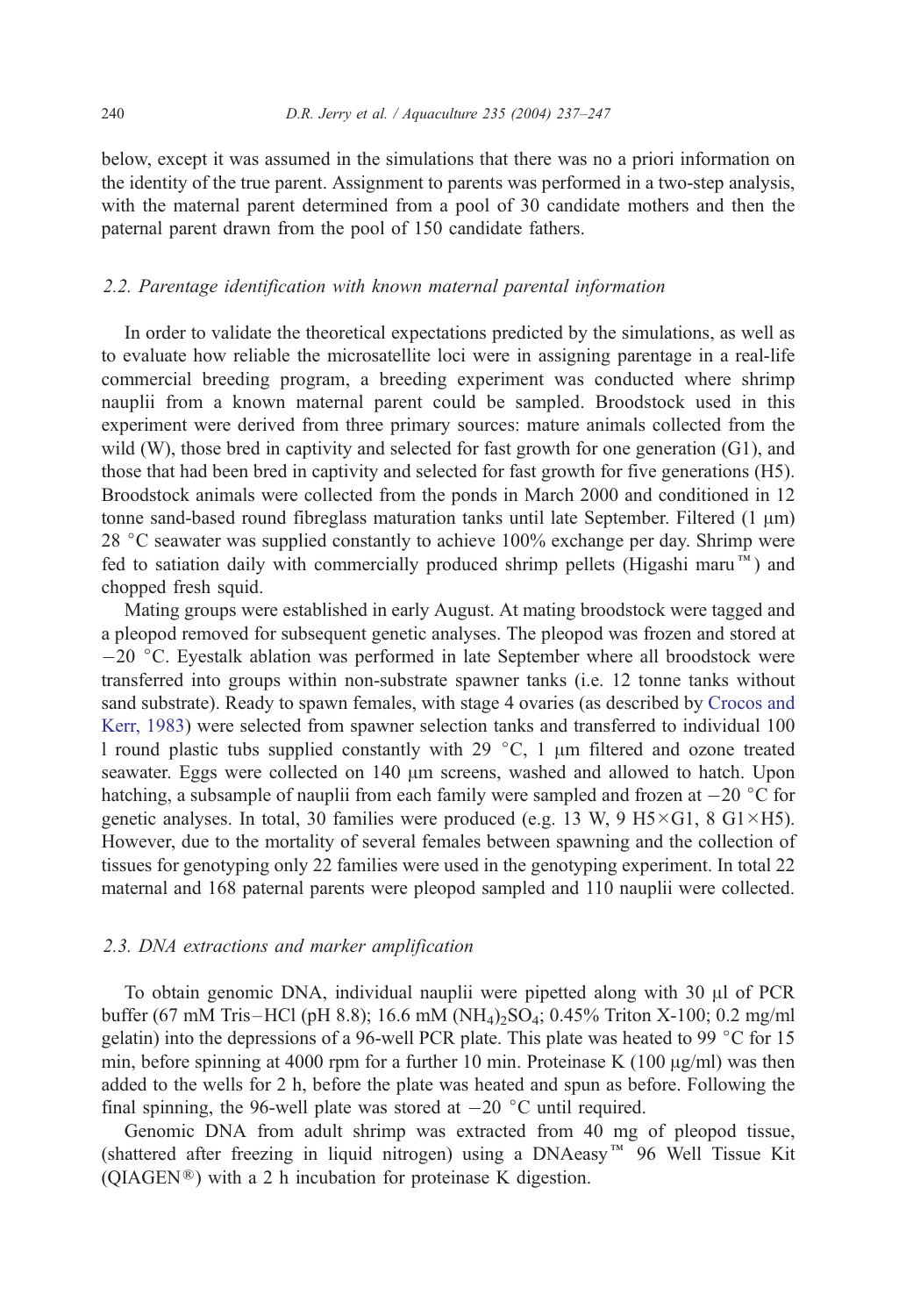Six microsatellite loci were selected for parentage assignment (i.e. CSPJ003, CSPJ010, CSPJ011, CSPJ012, CSPJ014, and CSPJ015; [Moore et al., 1999\)](#page-9-0). All reactions were made up to a final volume of 20  $\mu$ l and contained 0.5  $\mu$ M of the forward and reverse primers, approximately 50 ng of DNA template, 0.4 units of Taq Plus DNA polymerase (Fisher Biotech), 30  $\mu$ M of each dNTP (Pharmacia Biotech), 3 mM MgCl<sub>2</sub>, and PCR buffer.

Microsatellite amplifications were performed in 96-well plates using an MJ Research PTC-200 thermocycler and the following protocol: 3 min initial denaturation at 94  $^{\circ}$ C, 30 cycles of 1 min denaturation at 94  $\degree$ C, 2 min annealing at 55  $\degree$ C and 1 min elongation at 72 °C. A final extension at 72 °C for 30 min was used to ensure complete addition of adenine to the PCR product [\(Smith et al., 1995\).](#page-9-0)

Following amplification the PCR products were diluted, dried down and combined with load dye and Genescan-500 Tamra<sup>TM</sup> size standard (Applied Biosystems), before being denatured and visualised on a 4.8% denaturing polyacrylamide gel. Results were collected using an ABI 377 Prism DNA autosequencer and analysed using GeneScan<sup>®</sup> 3.1 and Genotyper<sup>®</sup> 2.5 software.

## 2.4. Parentage analysis

Exact tests for conformance to Hardy –Weinberg equilibrium at each locus were performed using the program GENEPOP (Markov chain method; [Raymond and Rousset,](#page-9-0) 1995). Utility of the microsatellite loci to determine parentage in Kuruma shrimp, as well as to the possible presence of null alleles, was assessed using the likelihood-based approach in CERVUS Version 2.0 [\(Marshall et al., 1998\).](#page-9-0) Null allele frequency estimates of greater than 5% were considered significant. The simulation module within CERVUS was used in a stepwise manner to estimate the required critical differences in the likelihood ratio between the first and second most probable candidate parents. To determine the number of mismatches between known mothers and their offspring, an initial simulation was done with the rate of typing error set at 1%. Because all possible maternal genotypes were known it was assumed that a genetic mismatch between the known parent and offspring were the result of either miss scoring or mutation. Analysis parameters for this simulation run were as follows: 10,000 replication cycles, a pool of 22 candidate maternal parents, 100% of the candidate parents sampled and genotyped, 90% of loci typed. Output from the simulation run was then used in the parentage assignment module of CERVUS to evaluate assignment success to the correct maternal parent when there was no a priori information on the correct parent (i.e. what would occur in a commercial breeding program).

#### 3. Results

#### 3.1. Computer simulations

Summary statistics for the 10 markers used in the simulations of the hypothetical shrimp breeding population are given in [Table 1.](#page-2-0) The microsatellite loci used in the simulations ranged from being low in polymorphism  $(k=6)$  to highly polymorphic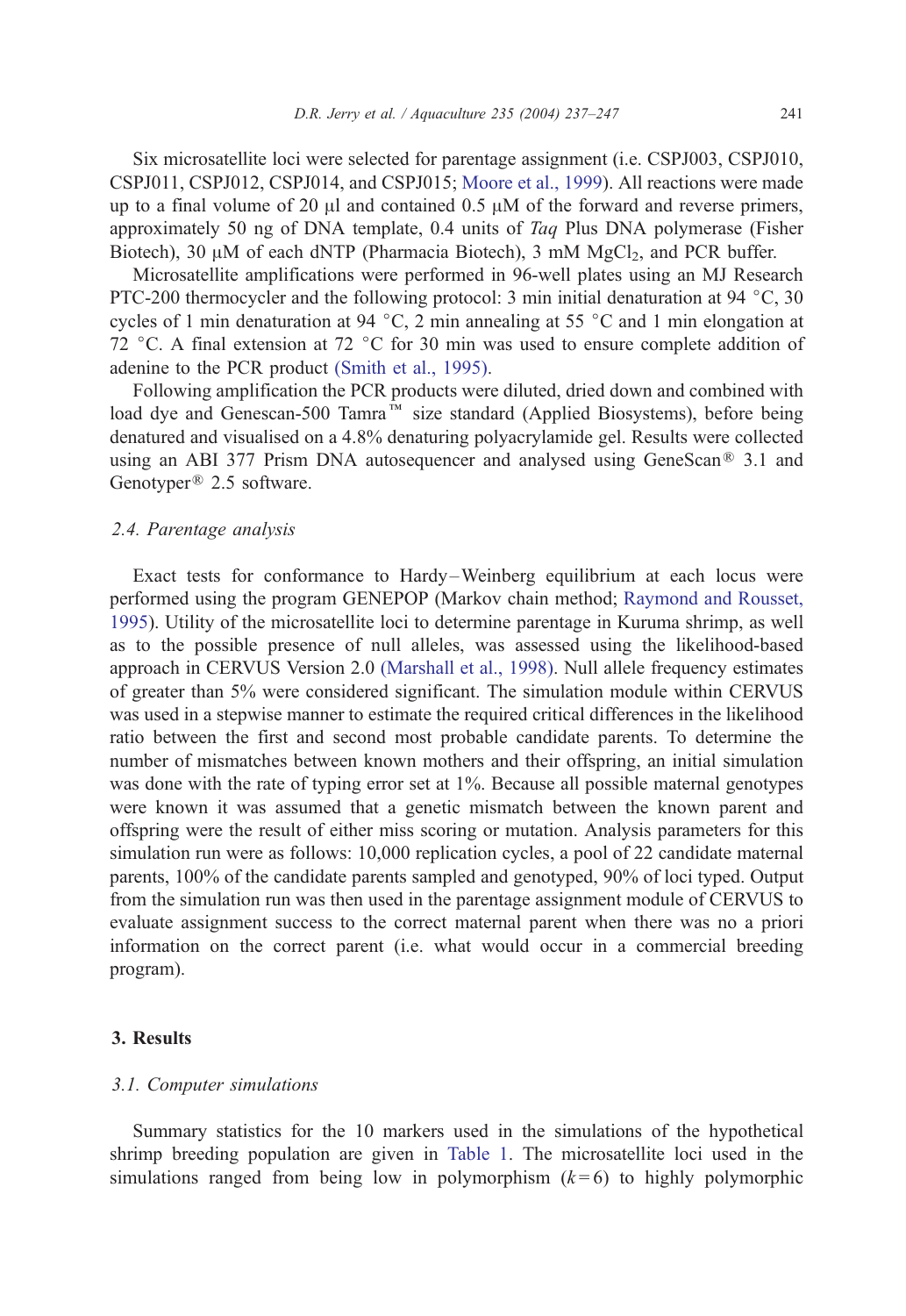$(k = 24)$ . On average there were 13 alleles per locus, with mean polymorphic information content (PIC) of 0.744. Theoretical total parentage exclusion probabilities based on the genotypes of the first and second parent were 0.998 and 0.999 for the 10 loci, respectively.

Simulations demonstrated that nine loci were required to assign 95% of progeny to both parents, with allocation success highly dependent on the number of loci used (Fig. 1). For example, allocation success for the maternal parent ranged from 11% with one locus to 99.7% if 10 loci were used. Likewise, correct assignment to the paternal parent ranged from 0% to 96.7% with 10 loci. Correct assignment to the maternal parent required fewer microsatellites than did assignment to the paternal parent, obviously due to fewer potential candidates to chose from in the maternal parent.

## 3.2. Known parent-offspring analyses

In total 302 individuals were genotyped. This included 110 offspring, 22 candidate mothers and 168 candidate fathers. However, due to difficulties in obtaining quality template DNA from some nauplii, there was a moderate proportion of allelic dropout for some of the progeny at one or more loci. Because whole nauplii had originally been used in the DNA extraction phase, re-extraction of DNA was not an option. Consequently, it was not possible to re-run samples to recover this information. To limit the potential loss of resolving power due to incomplete genotypes (i.e. 6 loci), only those progeny typed at three or more loci were included in the parental allocation analyses  $(n=98)$ .

Allele sizes ranged from 137 to 176 base pairs (bp) at  $CSPJ003^*$ , 90 to 116 bp at  $CSPJ010^*$ , 189 to 211 at CSPJ011 bp, 103 to 148 bp at  $CSPJ012^*$ , 146 to 155 bp at CSPJ014\*, and 110 to 122 bp at CSPJ015\*. Expected heterozygosities ranged from 0.47 at the CSPJ015\* locus, to 0.89 at CSPJ011\*. The six microsatellite loci [\(Table 2\)](#page-6-0) used in the known parent-offspring analyses exhibited an average PIC of 0.654. This was lower than that predicted by the simulation study. Likewise, exclusionary power when one or both parents are unknown was lower for all loci except CSPJ015\*.



Fig. 1. Cumulative assignment success of Kuruma prawn progeny to correct dam and sire based on hypothetical parent and offspring genotypes.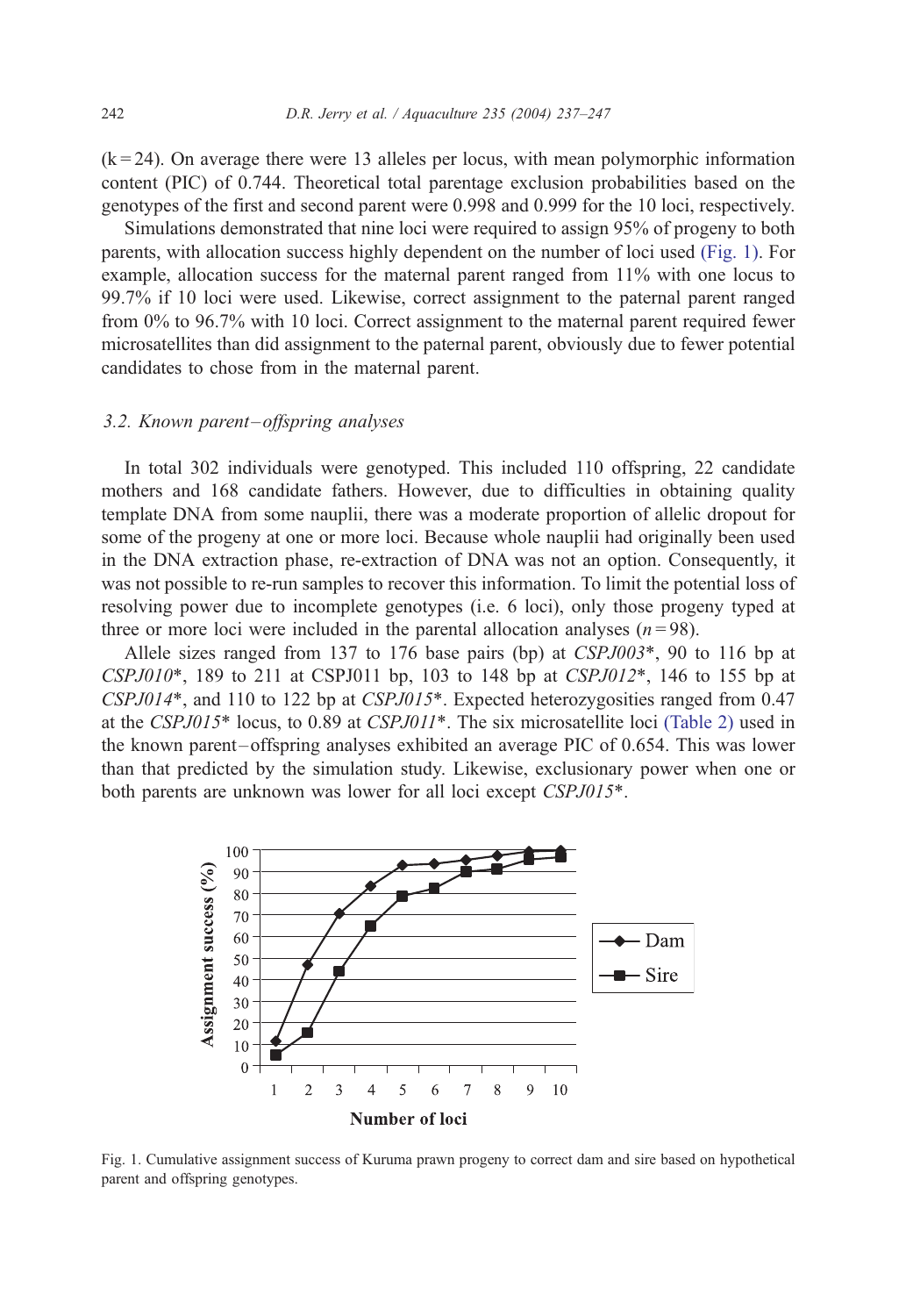<span id="page-6-0"></span>

| ×<br>×<br>× | ×<br>۰, |  |
|-------------|---------|--|
|             |         |  |

Number of individuals (n) genotyped, number of alleles  $(k)$ , expected heterozygosities  $H(E)$ , polymorphic information content (PIC), and probabilities of exclusion based either on the genotype of one parent known (Excl 1) or no parents known (Excl 2) for 302 Kuruma prawns genotyped at six microsatellite loci

| Locus          | $\boldsymbol{n}$ | k  | H(E)  | PIC   | Excl 1 | Excl 2 | <b>HW</b> | Null<br>frequency |
|----------------|------------------|----|-------|-------|--------|--------|-----------|-------------------|
| CSPJ003        | 286              | 14 | 0.625 | 0.600 | 0.240  | 0.427  | ***       | $+0.023$          |
| CSPJ010        | 280              | 10 | 0.809 | 0.786 | 0.460  | 0.637  | ***       | $-0.014$          |
| CSPJ011        | 276              | 18 | 0.886 | 0.873 | 0.624  | 0.769  | ***       | $+0.086$          |
| CSPJ012        | 284              | 11 | 0.754 | 0.722 | 0.374  | 0.553  | ***       | $-0.024$          |
| <b>CSPJ014</b> | 265              | 5. | 0.564 | 0.468 | 0.162  | 0.271  | *         | $+0.038$          |
| CSPJ015        | 232              | 5  | 0.474 | 0.531 | 0.149  | 0.293  | NS        | $+0.062$          |
| Average        |                  | 11 | 0.695 | 0.654 | 0.334  | 0.590  |           |                   |

 $HW =$ Conformance to Hardy-Weinberg expectations,  $NS = P > 0.05$ .

 $* P < 0.05$ .<br>\*\*\*  $P < 0.001$ .

From a total of 489 comparisons, there were 27 cases of mismatching alleles at a particular locus between the known maternal parent and their offspring. Further scrutiny revealed that two-thirds of these mismatches occurred when either the progeny or their parent exhibited a homozygous genotype. The HW test results (Table 2) indicated five out of six markers did not follow HW equilibrium. This strongly suggests the presence of null alleles at up to five of the loci. Expected probabilities of null alleles at each of the loci are given in Table 2. Of the remaining progeny with mismatches not explained by the possibility of null alleles, all but two were different from their parent by a single microsatellite repeat. This suggested either that these individuals had been mis-scored, or that a repeat shift had occurred due to a de novo mutation from the maternal lineage. Although we believe that the most likely cause of the mismatch was due to scoring error, it must be remembered that an individual female can produce up to 150,000+ offspring in a single spawning and the opportunity for mutations in the parental germ cell line to be detected in offspring will be higher than for terrestrial animals. The remaining two progeny mistyped had vastly different alleles from their known parent and it was concluded that this was likely due to mislabelling during the collection stage.

Allocation success was lower than that predicted by the simulation analysis, with only 46 out of the total 98 (47%) progeny subjected to parentage analyses correctly assigned to their true mother. This is compared to 92% predicted by the simulations. Because the earlier simulations demonstrated that nine loci would be required to confidently assign progeny to sire, coupled with the fact that the true sire was not known for each family group, the analysis was restricted to only assigning progeny to the maternal parent.

## 4. Discussion

When conducting selective breeding programs with shrimp or other highly fecund species, it is important to retain information on genealogical relationships among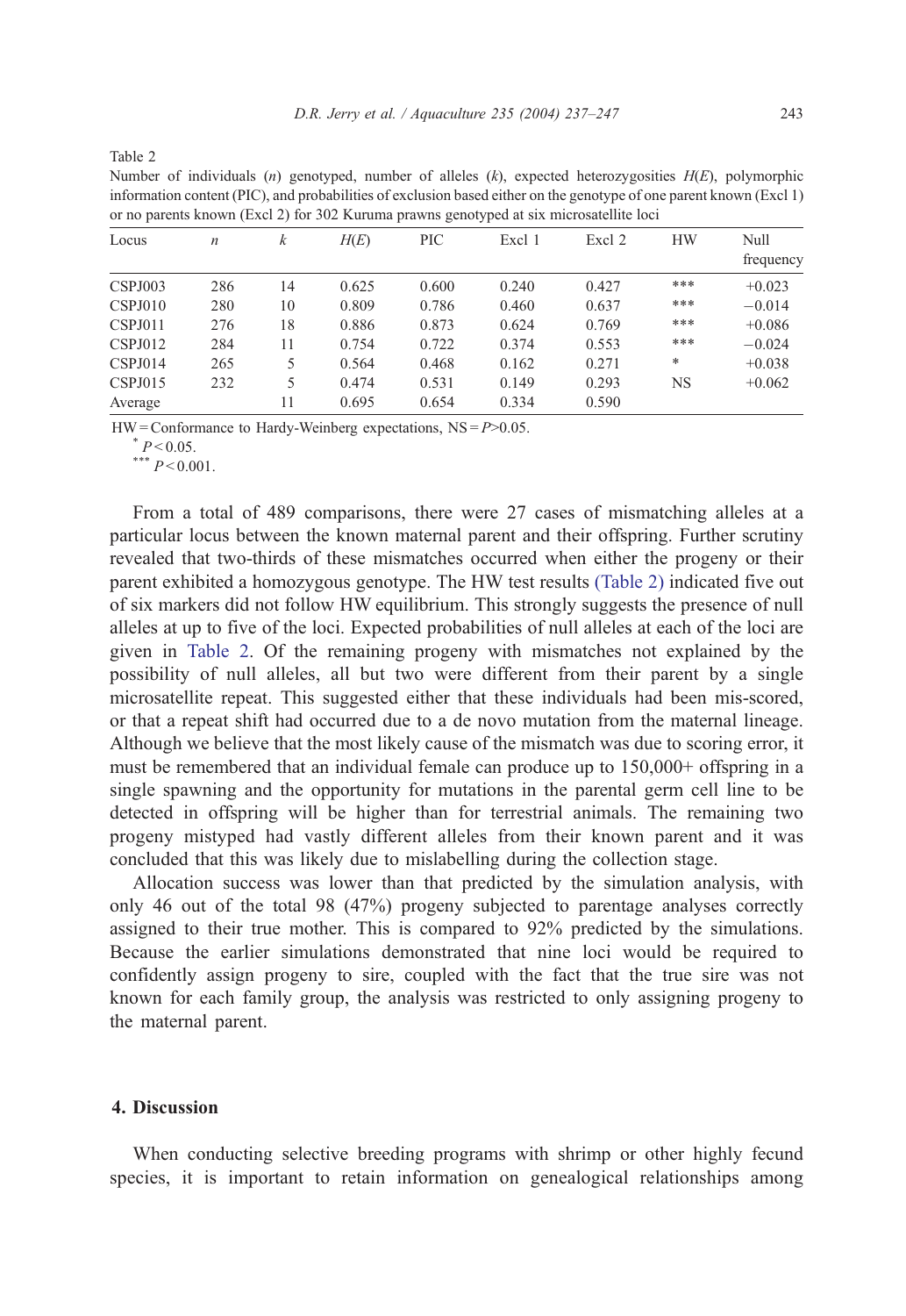individuals over multiple generations. This permits the design of breeding programs that maximize the genetic response for traits such as growth, while minimizing the potential detrimental effects of accumulated inbreeding. Conventionally, physical tags such as coloured elastomer implants have been used to maintain family identity in several important aquaculture crustacean species [\(Uglem et al., 1996; Linnane and Mercer, 1998;](#page-10-0) Caceci et al., 1999; Godin et al., 1996; Jerry et al., 2001; Arce et al., 2003). However, their application to breeding programs involving shrimp has several drawbacks; namely that tagging is size limited, the tagged animal becomes commercially unsaleable and that tagging is a labour-intensive process that dramatically limits the number of animals from each family that can realistically be tagged. In highly fecund species maximum selection intensity is achieved via assessment of the total population. Consequently, breeding programs that are restricted to a few individuals per family—as is the case with using tags—may fail to achieve maximum selection intensity thereby limiting potential genetic gain [\(Doyle and Herbinger, 1994\).](#page-9-0) The use of DNA parentage analyses as a biological tag has the potential to overcome many of the limitations imposed by conventional tagging as it can be non-invasively, retrospectively, applied after the growth phase of animals have been evaluated. A further benefit is that at the same time as progeny are being assigned to parents they can simultaneously be used to estimate genetic relatedness among individuals.

Despite the obvious potential of DNA pedigreeing when applied to aquaculture breeding programs, the present study highlights the importance of experimentally evaluating the performance of markers before they are routinely employed. As highlighted by [Wilson and Ferguson \(2002\),](#page-10-0) simulation approaches are useful in assessing the probable performance of a marker set of loci with specified allelic distributions; however, they are of limited utility when deciding how many loci are actually required and how these loci may perform under real situations. We evaluated the performance of six microsatellite markers previously isolated by [Moore et al. \(1999\)](#page-9-0) and found that although we were able to confidently resolve maternal parentage in around 50% of cases, the power of these markers to resolve parentage was much lower than that predicted by our simulations. Simulations based on allele frequencies of parents suggested that six loci would allow assignment of progeny to their correct dam in 92% of cases. In reality, however, assignment success was half this. Discrepancies between the simulations and real data sets were considered to be largely due to the presence of null alleles at four of the six loci that were not accounted for in the simulations, and/or substantial allelic dropout caused by poor quality genomic DNA. For some individuals we had great difficulty in extracting amplifiable DNA from nauplii, possibly due to the presence of polysaccharides or other inhibitors. Consequently, we were only able to genotype around 60% of the larvae at all six loci and this obviously was a significant contributor to the reduced resolution of our marker set. In a real selection program, however, allelic dropout would not be as great a problem as genotyping would be performed on juveniles and/or adult individuals.

The likelihood of finding null alleles using the markers developed by [Moore et al.](#page-9-0) (1999) is not restricted to our experimental population. [Sugaya et al. \(2002a\)](#page-10-0) also assumed the presence of null alleles at the  $CSPJ010^*$ ,  $CSPJ014^*$  and  $CSPJ015^*$  markers when examining their inheritance mode in progeny of seven wild caught *P. japonicus* females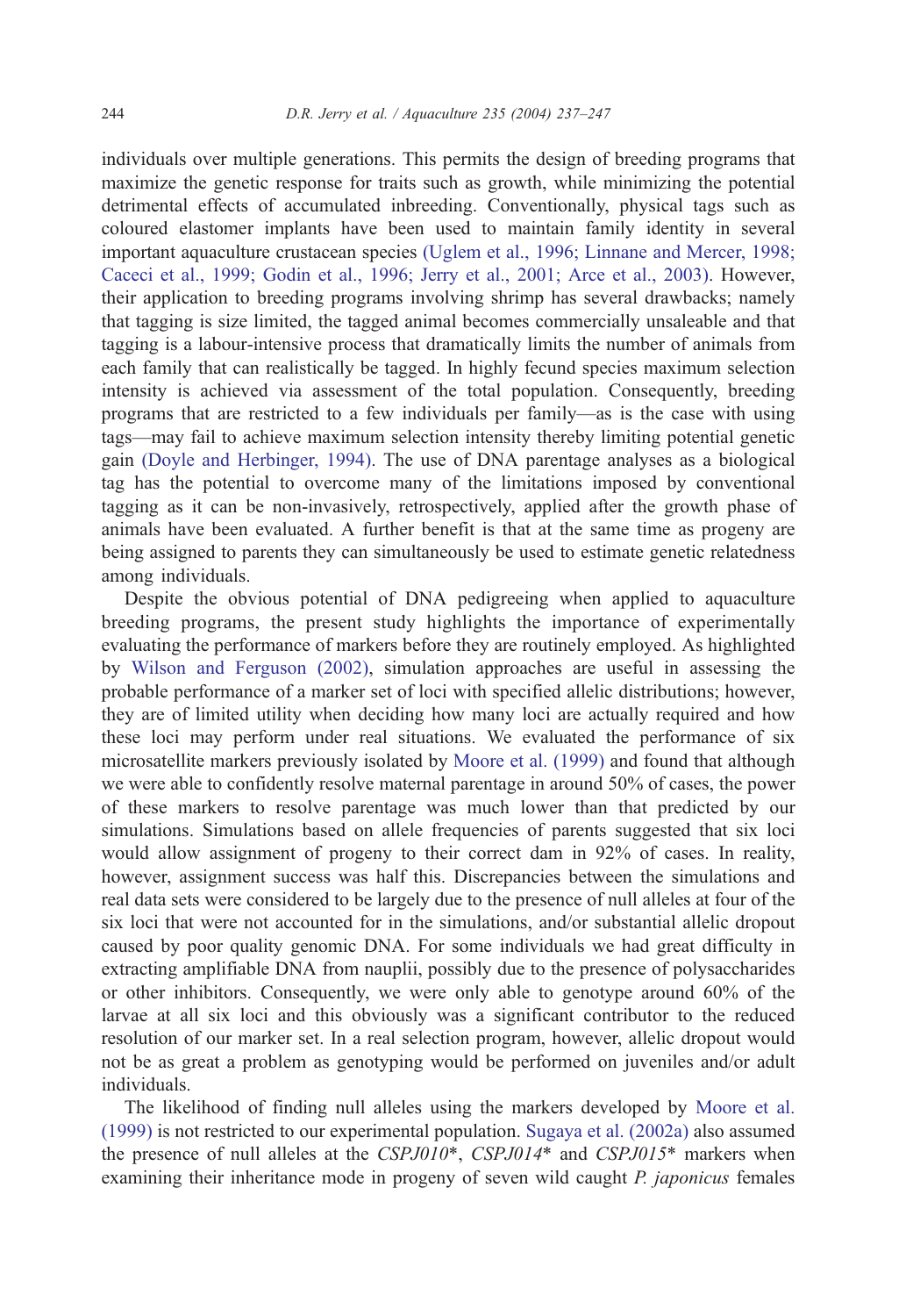with spermatophores implanted prior to capture. Null alleles appeared to be present in five of the seven families at the various loci genotyped. Indeed, null alleles were found in a subsequent genetic diversity analysis at the same three loci in four Japanese Kuruma shrimp populations [\(Sugaya et al., 2002b\).](#page-10-0) It appears, therefore, that at least four of the markers of [Moore et al. \(1999\)](#page-9-0) do not amplify all alleles in *P. japonicus*.

We aimed in this parentage study to utilize the markers of [Moore et al. \(1999\).](#page-9-0) However, difficulties in amplifying, subsequent scoring, and likelihood of null alleles for many of the loci immediately made it apparent that not every microsatellite is suitable for inclusion in a parentage determination marker suite. Based on the number of loci that we could reject as being suitable from the suite developed by [Moore et al.](#page-9-0) (1999), it is apparent that upwards of twice as many loci as are actually utilized may need to be evaluated before inclusion. Although likelihood-based parentage determination tests similar to that performed here can take account to some degree of mismatches between progeny and parents, the inheritance mode of all markers should still be tested against known offspring – parent relationships. Any markers that exhibit suspect inheritance, difficulties in scoring and so on should be excluded. Indeed, [Pemberton et al. \(1995\)](#page-9-0) suggested that only individuals heterozygous at a particular locus should be used in parentage tests so as to minimize errors in assignment due to null alleles. We do not take such an extreme view, as due to breeding practices many aquaculture animals have reduced diversity and commonly are homozygous at one or more loci. Instead of discarding this data, once the inheritance mode of alleles has been validated, homozygous individuals can provide valuable information for parentage tests.

#### 4.1. Utility in shrimp breeding programs

One of the major benefits of applying DNA parentage analyses to shrimp breeding programs is that families can be communally reared from birth minimizing potential confounding genetic and environmental influences. [Bagley et al. \(1994\)](#page-9-0) and [Herbinger et](#page-9-0) al. (1999) demonstrated for salmonids that single tank rearing of full-sib families induces differences in growth performance compared to when reared as mixed family tanks, while [Coman et al. \(2002\)](#page-9-0) demonstrated significant interactions between family performance of P. *japonicus* when reared at different temperatures. These results indicate that confounding environmental factors can dramatically influence the growth performance of aquaculture species. Because large numbers of P. japonicus families can be spawned within a few days of each other, an ability to stock nauplii as mixed families would allow more efficient genetic parameter estimation and selection practices based on both within- and betweenfamily variances to be conducted with a minimal confounding effect of environment. This combined selection approach would maximise the potential for genetic progress over existing within-family approaches by allowing the total genetic variance in the breeding population to be accessed. Equally as important, communal rearing negates the requirement of expensive specialised facilities and labour-intensive tagging schemes. Indeed, once the marker sets are established, DNA parentage analyses may compete favourably in respect to operating costs to those of conventional tagging based breeding programs. Before DNA parentage analysis is routinely applied to breeding programs in P. japonicus,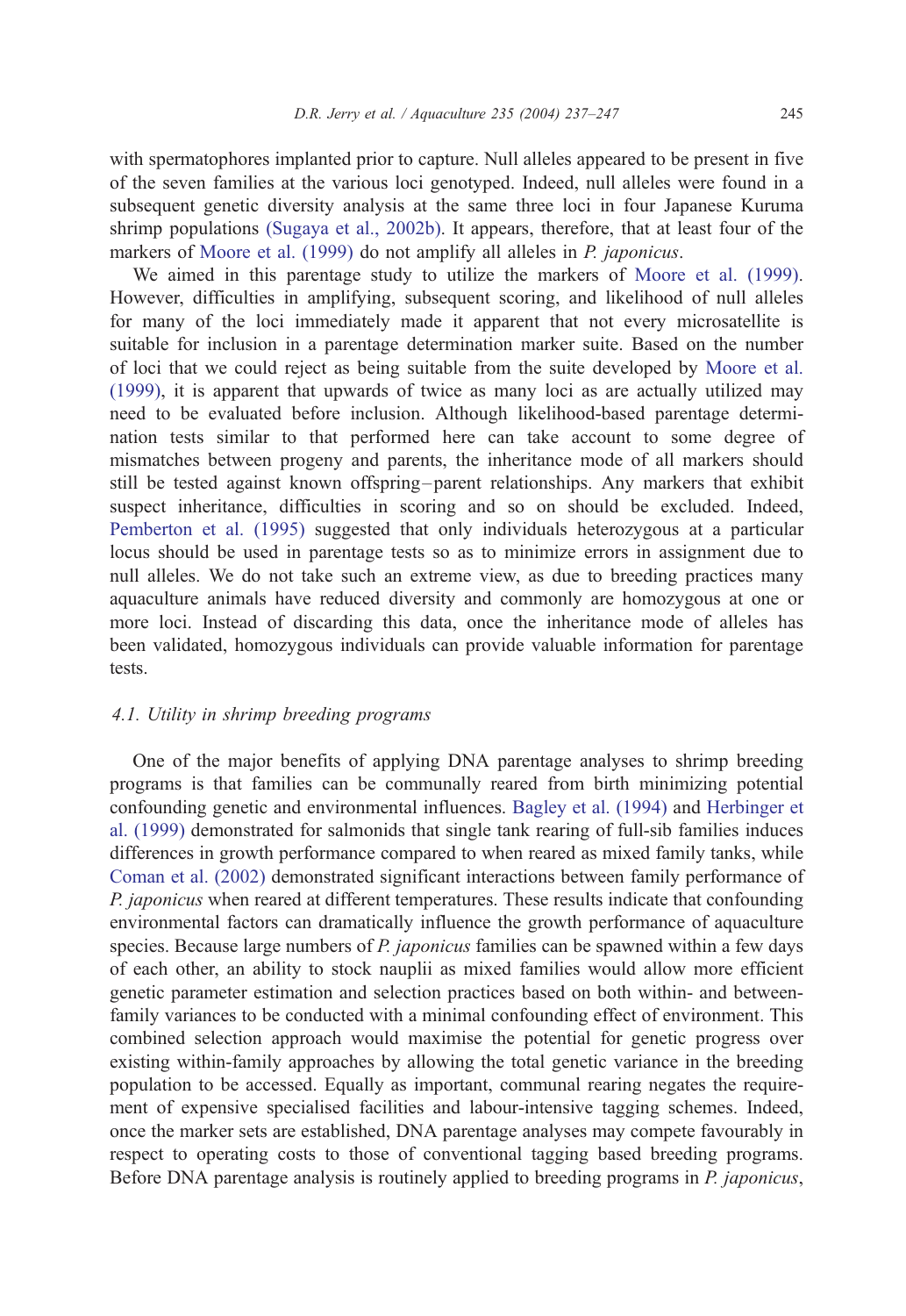<span id="page-9-0"></span>however, additional markers will need to be developed and evaluated to increase the success of allocation.

Although our simulation and validation was restricted to P. japonicus it is likely that similar principles apply to other species of farmed shrimp.

## References

- Arce, S.M., Argue, B.J., Thompson, B.A., Moss, S.M., 2003. Evaluation of a fluorescent, alphanumeric tagging system for penaeid shrimp and its application in selective breeding programs. Aquaculture 228, 267-278.
- Bagley, M.J., Bentley, B., Gall, G.A.E., 1994. A genetic evaluation of the influence of stocking density on the early growth of rainbow trout (Oncorhynchus mykiss). Aquaculture 121, 313-326.
- Caceci, T., Smith, S.A., Toth, T.E., Duncan, R.B., Walker, S.C., 1999. Identification of individual prawns with implanted microchip transponders. Aquaculture 180, 41-51.
- Coman, G.J., Crocos, P.J., Preston, N.P., Fielder, D., 2002. The effects of temperature on the growth, survival and biomass of different families of juvenile Penaeus japonicus Bate. Aquaculture 214, 185-199.
- Crocos, P.J., Kerr, J.D., 1983. Maturation and spawning of the banana prawn Penaeus merguiensis de Man (Crustacea: Penaeidae) in the Gulf of Carpentaria, Australia. J. Exp. Mar. Biol. Ecol. 69 (1), 37 – 59.
- Doyle, R.W., Herbinger, C., 1994. The use of DNA fingerprinting for high-intensity, within-family selection in fish breeding. 5th World Congress on Genetics Applied to Livestock Production, Guelph.
- Garcia de Leon, F.J., Canonne, M., Quillet, E., Bonhomme, F., Chatain, B., 1998. The application of microsatellite markers to breeding programmes in the sea bass, Dicentrarchus labrax. Aquaculture 159,  $303 - 316$ .
- Godin, D.M., Carr, W.H., Hagino, G., Segura, F., Sweeney, J.N., Blankenship, L., 1996. Evaluation of a fluorescent elastomer internal tag in juvenile and adult shrimp Penaeus vannamei. Aquaculture 139,  $243 - 248.$
- Herbinger, C.M., O'Reilly, P.T., Doyle, R.W., Wright, J.M., O'Flynn, F., 1999. Early growth performance of Atlantic salmon full-sib families reared in single family tanks versus in mixed family tanks. Aquaculture 173,  $105 - 116.$
- Hetzel, D.J.S., Crocos, P.J., Davis, G.P., Moore, S.S., Preston, N.C., 2000. Response of selection and heritability for growth in the Kurama prawn, Penaeus japonicus. Aquaculture 181, 215-223.
- Jerry, D.R., Stewart, T., Purvis, I.W., Piper, L.R., 2001. Evaluation of visual implant elastomer and alphanumeric internal tags as a method to identify juveniles of the freshwater crayfish, Cherax destructor. Aquaculture 193, 149 – 154.
- Linnane, A., Mercer, J.P., 1998. A comparison of methods for tagging juvenile lobsters (Homarus gammarus L.) reared for stock enhancement. Aquaculture 163, 195-202.
- Marshall, T.C., Slate, J., Kruuk, L.E.B., Pemberton, J.M., 1998. Statistical confidence for likelihood-based paternity inference in natural populations. Mol. Ecol. 7, 639–655.
- Moore, S.S., Whan, V., Davis, G.P., Byrne, K., Hetzel, D.J.S., Preston, N., 1999. The development and application of genetic markers for the Kuruma prawn *Penaeus japonicus*. Aquaculture  $173$ ,  $19-32$ .
- Norris, A.T., Bradley, D.G., Cunningham, E.P., 2000. Parentage and relatedness determination in farmed Atlantic salmon (Salmo salar) using microsatellite markers. Aquaculture 182, 73–83.
- Pemberton, J.M., Slate, J., Bancroft, D.R., Barrett, J.A., 1995. Nonamplifying alleles at microsatellite loci: a caution for parentage and population studies. Mol. Ecol. 4, 249 – 252.
- Preston, N.P., Clifford, H., 2002. Genetic improvement of farmed shrimp. Glob. Aquac. Advocate 5, 48 50.
- Preston, N., Crocos, P., Jackson, C., Duncan, P., Zipf, M., Koenig, R., 2001. Farming the Kuruma shrimp (Marsupenaeus japonicus) in Australia—a case history. In: Browdy, C.L., Jory, D.E. (Eds.), The New Wave, Proceedings of the Special Session on Sustainable Shrimp Culture, Aquaculture 2001. The World Aquaculture Society, Baton Rouge, LA, USA, pp. 57-63.
- Raymond, M., Rousset, F., 1995. GENEPOP (version 12): population genetics software for exact tests and ecumenicism. J. Heredity 86, 248 – 249.
- Smith, J.R., Carpten, J.D., Brownstein, M.J., Ghosh, S., Magnuson, V.L., Gilbert, D.A., Trent, J.M., Collins, F.S.,